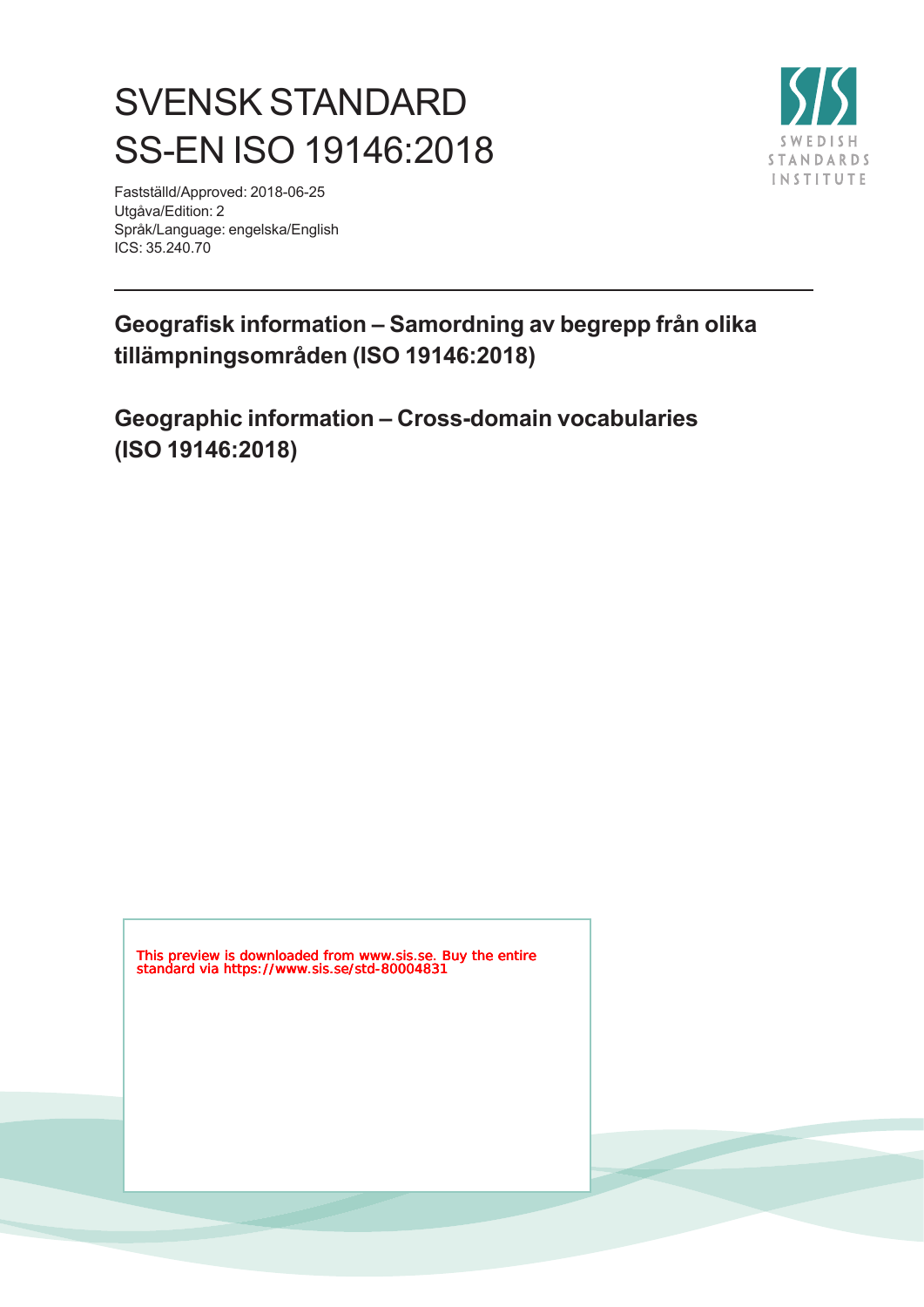## Standarder får världen att fungera

*SIS (Swedish Standards Institute) är en fristående ideell förening med medlemmar från både privat och offentlig sektor. Vi är en del av det europeiska och globala nätverk som utarbetar internationella standarder. Standarder är dokumenterad kunskap utvecklad av framstående aktörer inom industri, näringsliv och samhälle och befrämjar handel över gränser, bidrar till att processer och produkter blir säkrare samt effektiviserar din verksamhet.* 

#### **Delta och påverka**

Som medlem i SIS har du möjlighet att påverka framtida standarder inom ditt område på nationell, europeisk och global nivå. Du får samtidigt tillgång till tidig information om utvecklingen inom din bransch.

#### **Ta del av det färdiga arbetet**

Vi erbjuder våra kunder allt som rör standarder och deras tillämpning. Hos oss kan du köpa alla publikationer du behöver – allt från enskilda standarder, tekniska rapporter och standardpaket till handböcker och onlinetjänster. Genom vår webbtjänst e-nav får du tillgång till ett lättnavigerat bibliotek där alla standarder som är aktuella för ditt företag finns tillgängliga. Standarder och handböcker är källor till kunskap. Vi säljer dem.

#### **Utveckla din kompetens och lyckas bättre i ditt arbete**

Hos SIS kan du gå öppna eller företagsinterna utbildningar kring innehåll och tillämpning av standarder. Genom vår närhet till den internationella utvecklingen och ISO får du rätt kunskap i rätt tid, direkt från källan. Med vår kunskap om standarders möjligheter hjälper vi våra kunder att skapa verklig nytta och lönsamhet i sina verksamheter.

**Vill du veta mer om SIS eller hur standarder kan effektivisera din verksamhet är du välkommen in på www.sis.se eller ta kontakt med oss på tel 08-555 523 00.**

## Standards make the world go round

*SIS (Swedish Standards Institute) is an independent non-profit organisation with members from both the private and public sectors. We are part of the European and global network that draws up international standards. Standards consist of documented knowledge developed by prominent actors within the industry, business world and society. They promote cross-border trade, they help to make processes and products safer and they streamline your organisation.*

#### **Take part and have influence**

As a member of SIS you will have the possibility to participate in standardization activities on national, European and global level. The membership in SIS will give you the opportunity to influence future standards and gain access to early stage information about developments within your field.

#### **Get to know the finished work**

We offer our customers everything in connection with standards and their application. You can purchase all the publications you need from us - everything from individual standards, technical reports and standard packages through to manuals and online services. Our web service e-nav gives you access to an easy-to-navigate library where all standards that are relevant to your company are available. Standards and manuals are sources of knowledge. We sell them.

#### **Increase understanding and improve perception**

With SIS you can undergo either shared or in-house training in the content and application of standards. Thanks to our proximity to international development and ISO you receive the right knowledge at the right time, direct from the source. With our knowledge about the potential of standards, we assist our customers in creating tangible benefit and profitability in their organisations.

**If you want to know more about SIS, or how standards can streamline your organisation, please visit www.sis.se or contact us on phone +46 (0)8-555 523 00**



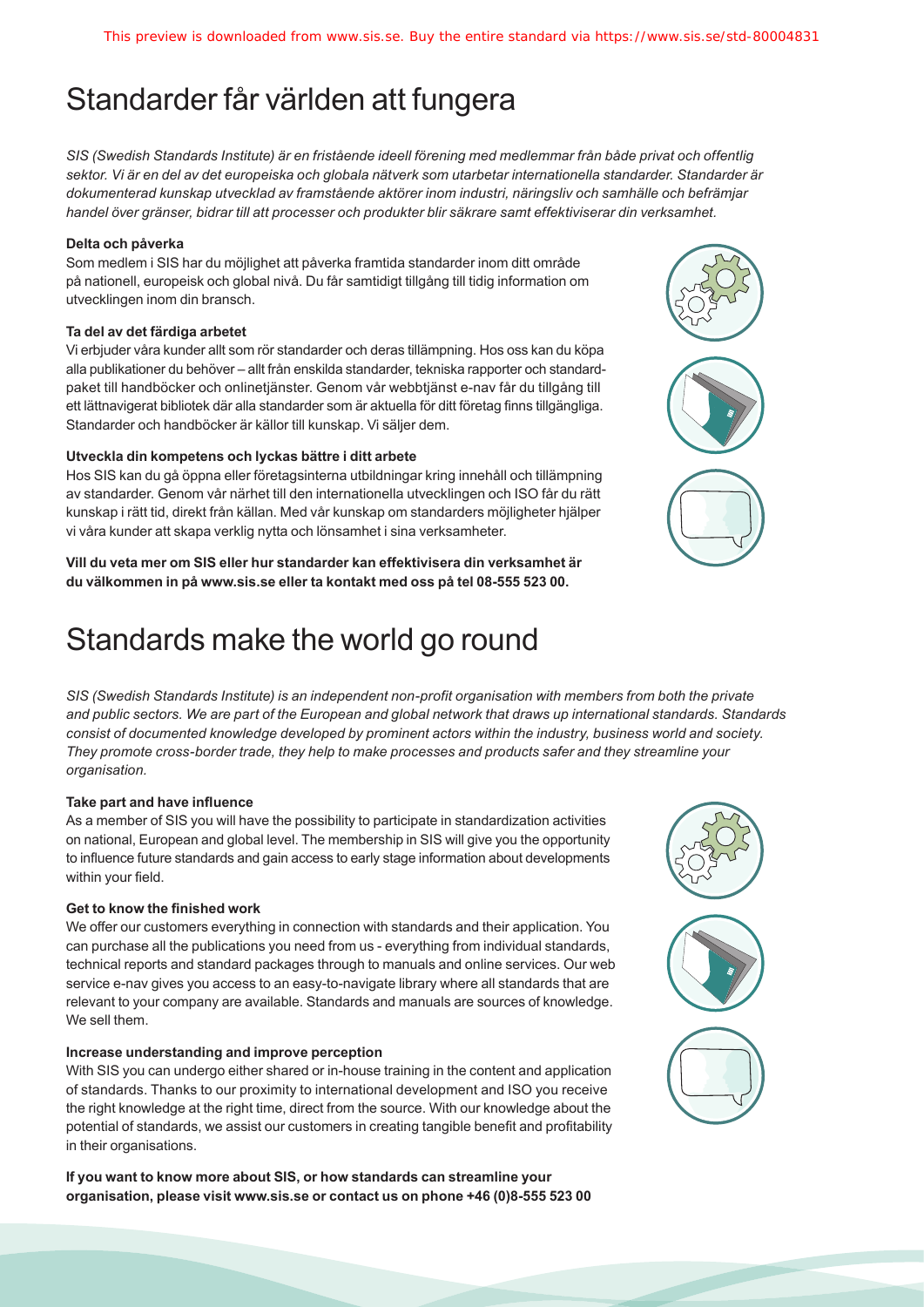Europastandarden EN ISO 19146:2018 gäller som svensk standard. Detta dokument innehåller den officiella engelska versionen av EN ISO 19146:2018.

Denna standard ersätter SS-EN ISO 19146:2010, utgåva 1

The European Standard EN ISO 19146:2018 has the status of a Swedish Standard. This document contains the official version of EN ISO 19146:2018.

This standard supersedes the SS-EN ISO 19146:2010, edition 1

© Copyright/Upphovsrätten till denna produkt tillhör SIS, Swedish Standards Institute, Stockholm, Sverige. Användningen av denna produkt regleras av slutanvändarlicensen som återfinns i denna produkt, se standardens sista sidor.

© Copyright SIS, Swedish Standards Institute, Stockholm, Sweden. All rights reserved. The use of this product is governed by the end-user licence for this product. You will find the licence in the end of this document.

*Upplysningar om sakinnehållet i standarden lämnas av SIS, Swedish Standards Institute, telefon 08-555 520 00. Standarder kan beställas hos SIS som även lämnar allmänna upplysningar om svensk och utländsk standard.*

*Information about the content of the standard is available from the Swedish Standards Institute (SIS), telephone +46 8 555 520 00. Standards may be ordered from SIS, who can also provide general information about Swedish and foreign standards.*

Denna standard är framtagen av kommittén för Geodata, SIS/TK 323.

Har du synpunkter på innehållet i den här standarden, vill du delta i ett kommande revideringsarbete eller vara med och ta fram andra standarder inom området? Gå in på www.sis.se - där hittar du mer information.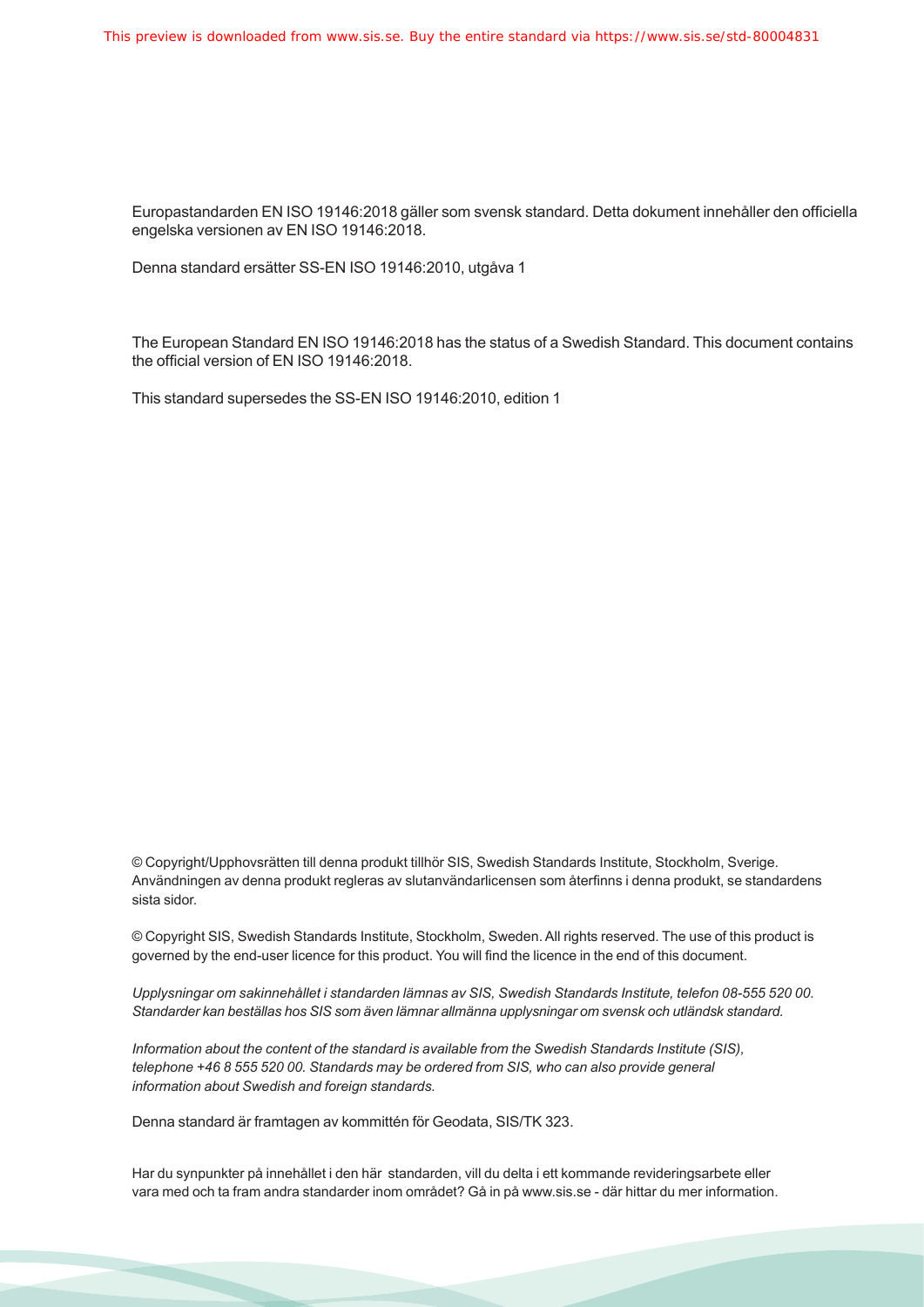This preview is downloaded from www.sis.se. Buy the entire standard via https://www.sis.se/std-80004831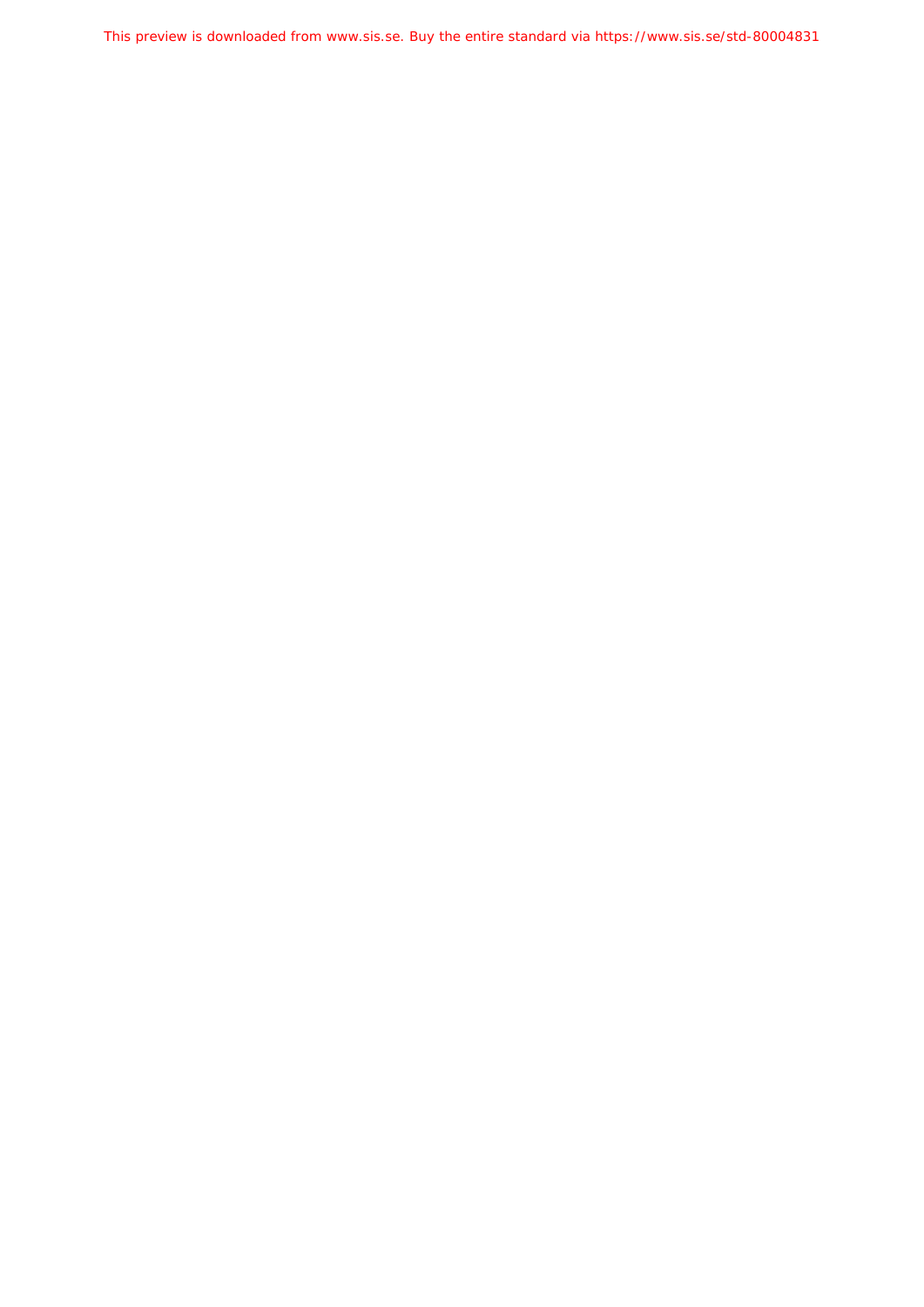### EUROPEAN STANDARD

## **EN ISO 19146**

## NORME EUROPÉENNE

## EUROPÄISCHE NORM

June 2018

ICS 35.240.70 Supersedes EN ISO 19146:2010

English Version

### Geographic information - Cross-domain vocabularies (ISO 19146:2018)

Information géographique - Vocabulaires interdomaines (ISO 19146:2018)

Geoinformation - Themenübergreifendes Vokabular (ISO 19146:2018)

This European Standard was approved by CEN on 12 June 2018.

CEN members are bound to comply with the CEN/CENELEC Internal Regulations which stipulate the conditions for giving this European Standard the status of a national standard without any alteration. Up-to-date lists and bibliographical references concerning such national standards may be obtained on application to the CEN-CENELEC Management Centre or to any CEN member.

This European Standard exists in three official versions (English, French, German). A version in any other language made by translation under the responsibility of a CEN member into its own language and notified to the CEN-CENELEC Management Centre has the same status as the official versions.

CEN members are the national standards bodies of Austria, Belgium, Bulgaria, Croatia, Cyprus, Czech Republic, Denmark, Estonia, Finland, Former Yugoslav Republic of Macedonia, France, Germany, Greece, Hungary, Iceland, Ireland, Italy, Latvia, Lithuania, Luxembourg, Malta, Netherlands, Norway, Poland, Portugal, Romania, Serbia, Slovakia, Slovenia, Spain, Sweden, Switzerland, Turkey and United Kingdom.



EUROPEAN COMMITTEE FOR STANDARDIZATION COMITÉ EUROPÉEN DE NORMALISATION EUROPÄISCHES KOMITEE FÜR NORMUNG

**CEN-CENELEC Management Centre: Avenue Marnix 17, B-1000 Brussels**

© 2018 CEN All rights of exploitation in any form and by any means reserved Ref. No. EN ISO 19146:2018: E worldwide for CEN national Members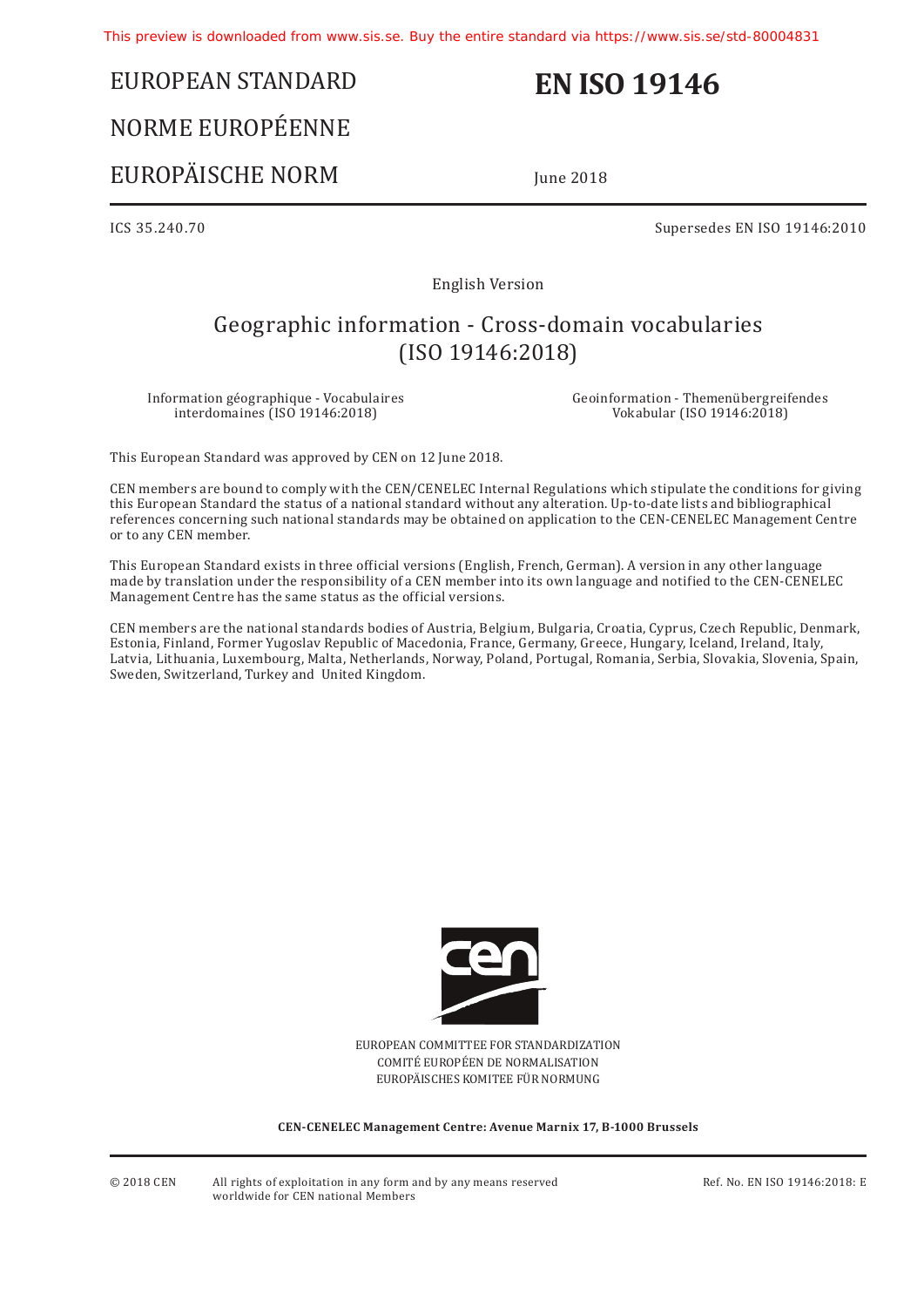## **Contents**

| 1                |            |                |  |  |
|------------------|------------|----------------|--|--|
| $\overline{2}$   |            |                |  |  |
| 3                |            |                |  |  |
| $\boldsymbol{4}$ |            |                |  |  |
|                  | 4.1        |                |  |  |
|                  | 4.2        |                |  |  |
|                  | 4.3        |                |  |  |
| 5                |            |                |  |  |
| 6                |            |                |  |  |
|                  | 6.1        |                |  |  |
|                  | 6.2        |                |  |  |
|                  | 6.3        |                |  |  |
|                  | 6.4        |                |  |  |
|                  |            | 6.4.1          |  |  |
|                  |            | 6.4.2          |  |  |
|                  |            | 6.4.3<br>6.4.4 |  |  |
|                  |            | 6.4.5          |  |  |
|                  | 6.5        |                |  |  |
|                  |            |                |  |  |
| $\overline{7}$   |            |                |  |  |
|                  | 7.1<br>7.2 |                |  |  |
|                  |            | 7.2.1          |  |  |
|                  |            | 7.2.2          |  |  |
|                  |            | 7.2.3          |  |  |
|                  |            | 7.2.4          |  |  |
|                  |            | 7.2.5          |  |  |
|                  | 7.3        |                |  |  |
|                  |            | 7.3.1          |  |  |
|                  |            | 7.3.2          |  |  |
|                  |            | 7.3.3          |  |  |
|                  |            | 7.3.4          |  |  |
|                  |            | 7.3.5          |  |  |
|                  |            | 7.3.6          |  |  |
|                  |            | 7.3.7<br>7.3.8 |  |  |
|                  |            | 7.3.9          |  |  |
|                  |            | 7.3.10         |  |  |
|                  |            | 7.3.11         |  |  |
|                  |            | 7.3.12         |  |  |
|                  |            | 7.3.13         |  |  |
|                  |            |                |  |  |
|                  |            |                |  |  |
|                  |            |                |  |  |
|                  |            |                |  |  |
|                  |            |                |  |  |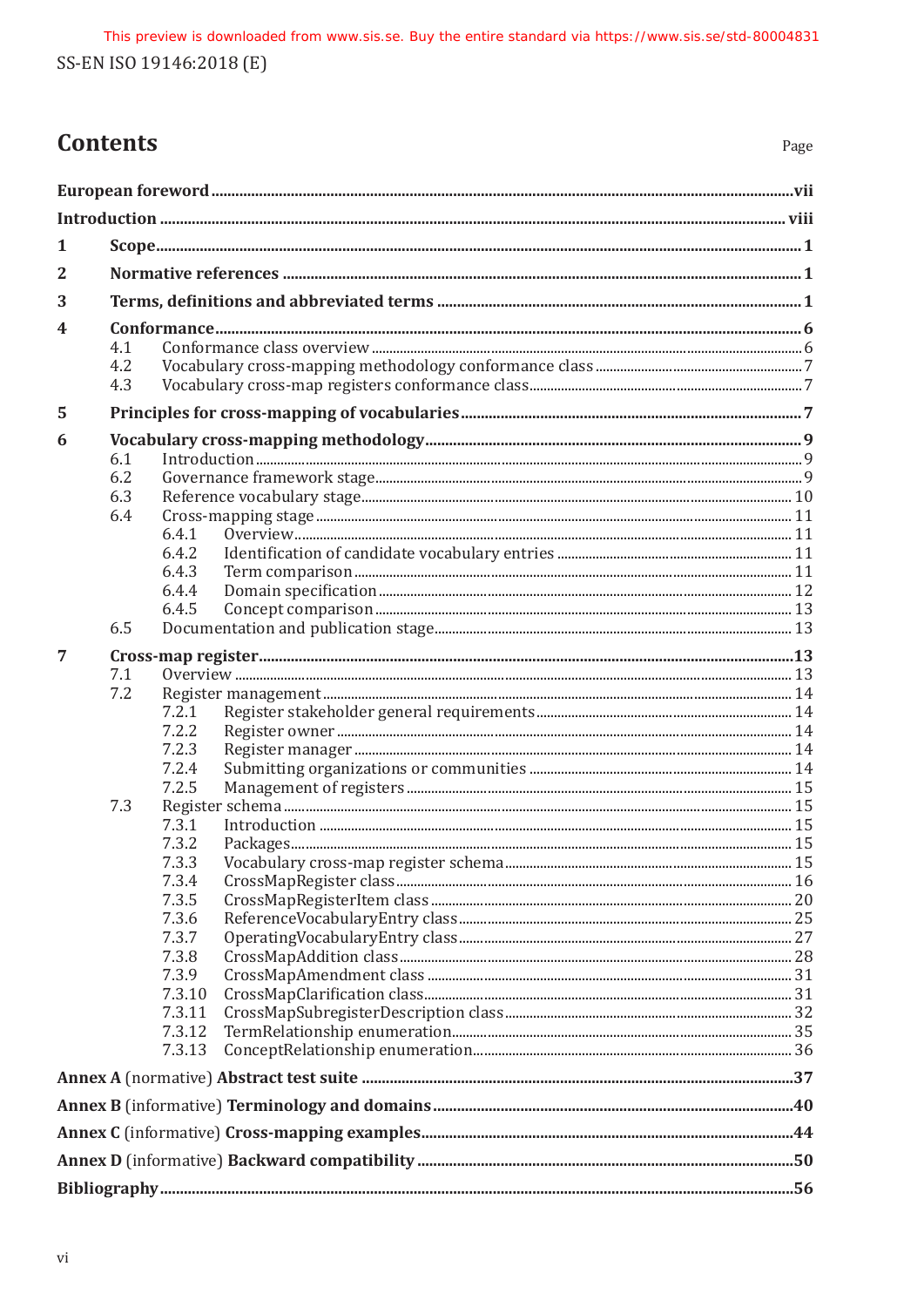## **European foreword**

This document (EN ISO 19146:2018) has been prepared by Technical Committee ISO/TC 211 "Geographic information/Geomatics" in collaboration with Technical Committee CEN/TC 287 "Geographic Information" the secretariat of which is held by BSI.

This European Standard shall be given the status of a national standard, either by publication of an identical text or by endorsement, at the latest by December 2018, and conflicting national standards shall be withdrawn at the latest by December 2018.

Attention is drawn to the possibility that some of the elements of this document may be the subject of patent rights. CEN shall not be held responsible for identifying any or all such patent rights.

This document supersedes EN ISO 19146:2010.

According to the CEN-CENELEC Internal Regulations, the national standards organizations of the following countries are bound to implement this European Standard: Austria, Belgium, Bulgaria, Croatia, Cyprus, Czech Republic, Denmark, Estonia, Finland, Former Yugoslav Republic of Macedonia, France, Germany, Greece, Hungary, Iceland, Ireland, Italy, Latvia, Lithuania, Luxembourg, Malta, Netherlands, Norway, Poland, Portugal, Romania, Serbia, Slovakia, Slovenia, Spain, Sweden, Switzerland, Turkey and the United Kingdom.

#### **Endorsement notice**

The text of ISO 19146:2018 has been approved by CEN as EN ISO 19146:2018 without any modification.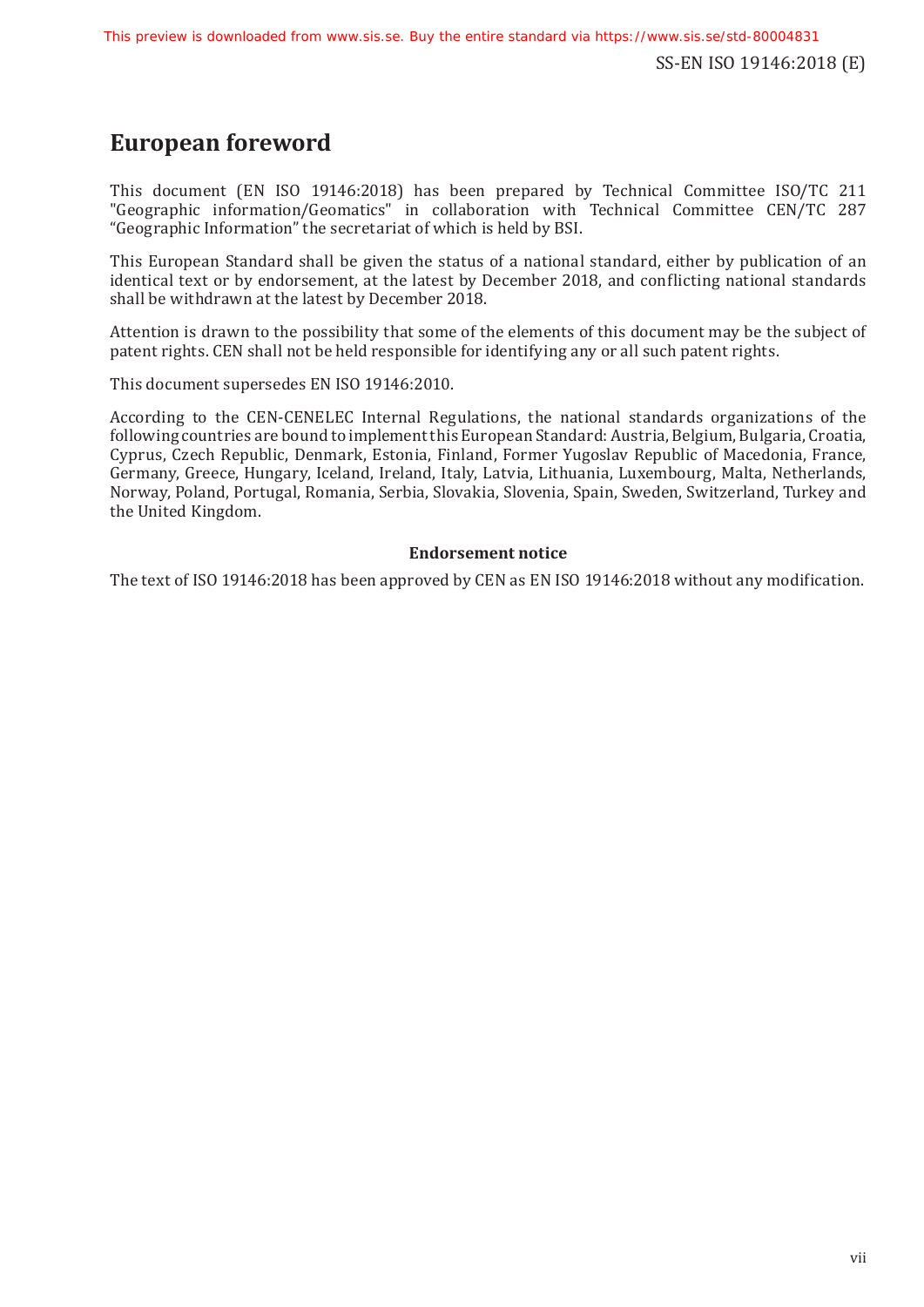## **Introduction**

The development of information products frequently requires the acquisition and combination of multiple datasets from different data suppliers. The manner in which the data is combined depends on the nature of the business need under consideration and may vary from the simple assembly of thematic representations through to sophisticated integration, analysis and rendering. In every case, the data suppliers and processors need to share a common understanding of the data's characteristics to ensure their appropriate interpretation and use. The more complex or automated the processing becomes, the more necessary it is for this understanding to be unambiguous.

A challenge that arises when combining disparate datasets stems from differing terminology conventions adopted by the contributing suppliers. Frequently, a dataset will originate from a community of professionals that provide support to a particular industry (for example, road transport). The terminology used to describe the content, relationships and behaviour of the data reflects the industry's alignment of concepts with its specialist culture, conventions and practices. A particular concept, therefore, may be identified by different terms depending on the industry context in which it is used.

The capacity to combine data that have been sourced from different professional communities is dependent upon a common comprehension of the terms and concepts used to describe the business meaning of the data. The availability of cross-mapping that reconciles the semantic differences between the communities' vocabularies is therefore required.

This document establishes a methodology for cross-mapping between vocabularies. It is principally intended for use by geospatial communities but may have wider application.

It is not the objective of this document to define an ontology or taxonomy; its purpose is to provide rules for ensuring consistency when implementing cross-mapping processes. The rules, however, have been developed with regard to taxonomic and ontological concepts and with a view to enabling semantic interoperability. Their application to vocabulary cross-mapping, therefore, can be expected to provide input to any future ontology or taxonomy initiatives.

This document applies the provisions of ISO 19135-1:2015 to the registration of geospatial concepts. It also adopts terms and concepts that are taken from UML and terminology theory and practice.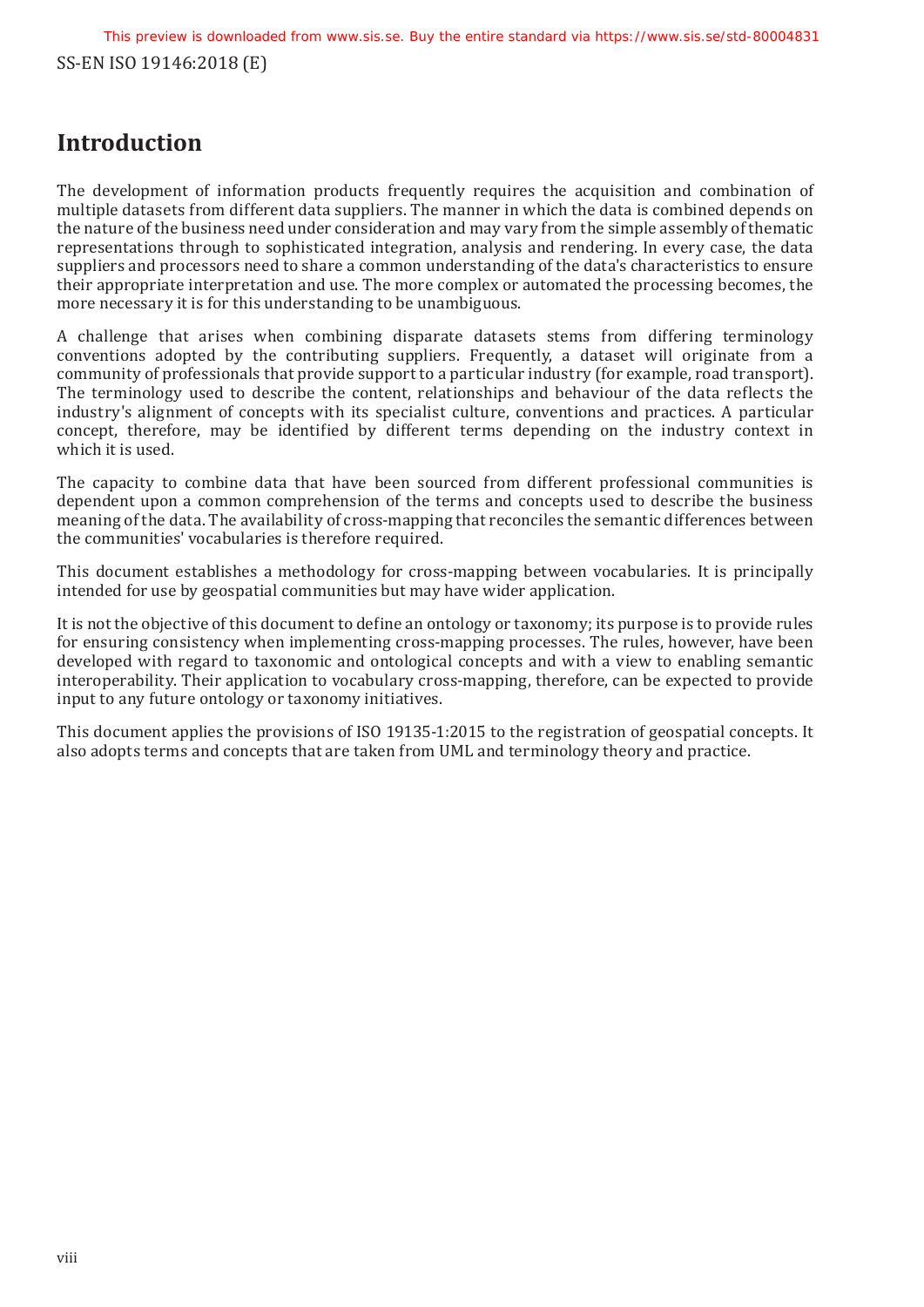## **Geographic information — Cross-domain vocabularies**

### **1 Scope**

This document establishes a methodology for cross-mapping vocabularies. It also specifies an implementation of ISO 19135-1:2015 for the purpose of registering cross-mapped vocabulary entries.

Methodologies for the development of ontologies and taxonomies that relate to geographic information and geomatics are not within the scope of this document.

#### **2 Normative references**

The following documents are referred to in the text in such a way that some or all of their content constitutes requirements of this document. For dated references, only the edition cited applies. For undated references, the latest edition of the referenced document (including any amendments) applies.

ISO 19103:2015, *Geographic information — Conceptual schema language*

ISO 19104:2016, *Geographic information — Terminology*

ISO 19115-1:2014, *Geographic information — Metadata — Part 1: Fundamentals*

ISO 19135-1:2015, *Geographic information — Procedures for item registration — Part 1: Fundamentals*

#### **3 Terms, definitions and abbreviated terms**

#### **3.1 Terms and definitions**

For the purposes of this document, the following terms and definitions apply.

ISO and IEC maintain terminological databases for use in standardization at the following addresses:

— IEC Electropedia: available at<http://www.electropedia.org/>

— ISO Online browsing platform: available at <http://www.iso.org/obp>

#### **3.1.1**

#### **associative concept system**

*concept system* (3.1.5) based on *associative relations* (3.1.2)

#### **3.1.2**

#### **associative relation**

**pragmatic relation**

relation between two *concepts* (3.1.4) having a non-hierarchical thematic connection by virtue of experience

Note 1 to entry: An associative relation exists between the concepts 'education' and 'teaching', 'baking' and 'oven'.

[SOURCE: ISO 1087-1:2000, 3.2.23]

#### **3.1.3 characteristic**

abstraction of a property of an object or of a set of objects

Note 1 to entry: Characteristics are used for describing *concepts* (3.1.4).

[SOURCE: ISO 1087-1:2000, 3.2.4]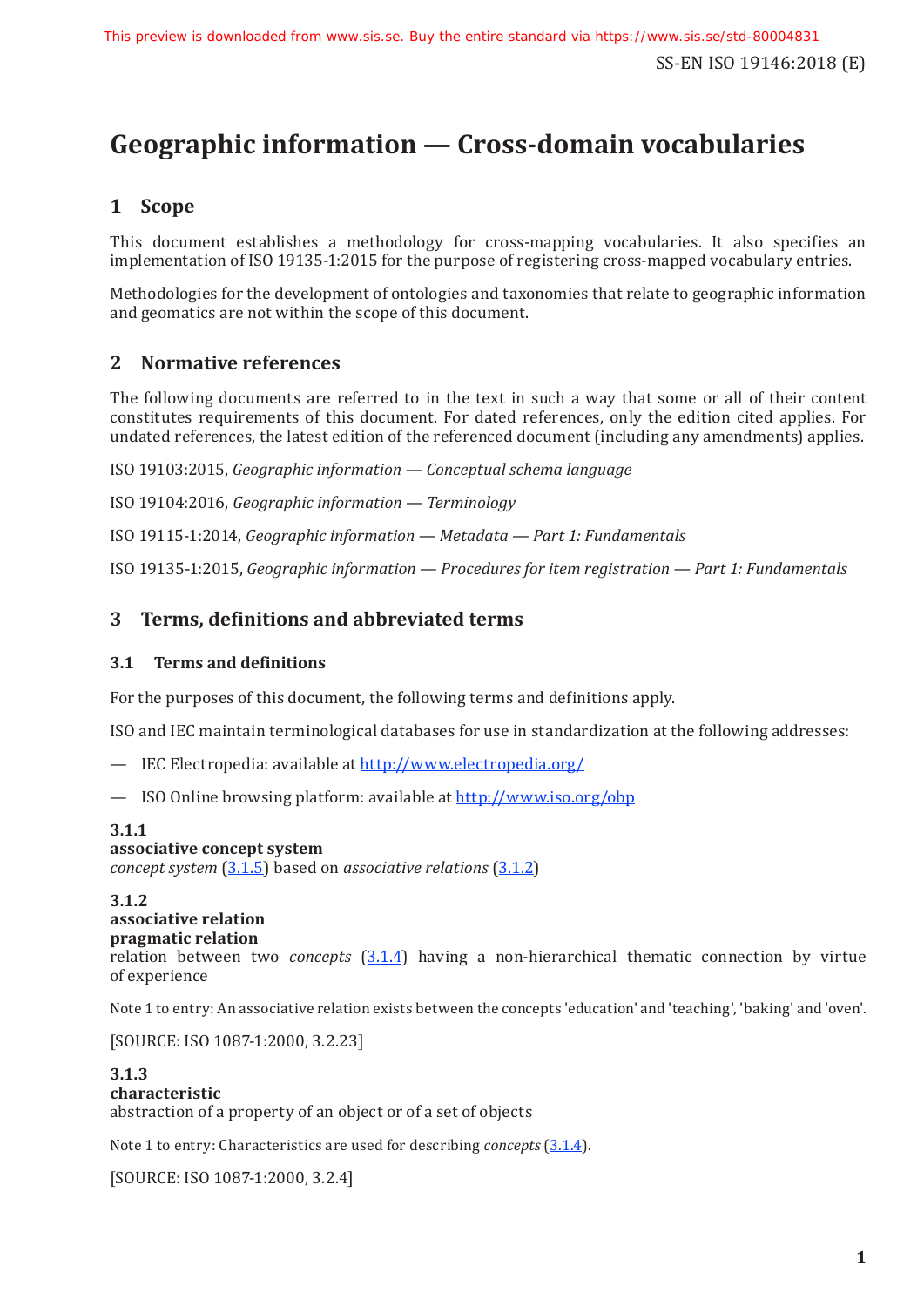This preview is downloaded from www.sis.se. Buy the entire standard via https://www.sis.se/std-80004831

SS-EN ISO 19146:2018 (E)

#### **3.1.4**

#### **concept**

unit of knowledge created by a unique combination of *characteristics* (3.1.3)

Note 1 to entry: Concepts are not necessarily bound to particular languages. They are, however, influenced by the social or cultural background which often leads to different categorizations.

[SOURCE: ISO 1087-1:2000, 3.2.1]

#### **3.1.5**

#### **concept system**

**system of concepts** set of *concepts* (3.1.4) structured according to the relations among them

[SOURCE: ISO 1087-1:2000, 3.2.11]

#### **3.1.6**

#### **cross-map entry**

part of a *cross-mapping* (3.1.8) data collection which documents the cross-mapped relationships between two *concepts* (3.1.4)

#### **3.1.7**

#### **cross-map register**

register of cross-map entries (3.1.6)

Note 1 to entry: A cross-map register may be realized as a subregister in a hierarchical register. In such cases, the *term* (3.1.28) "cross-map subregister" may be used.

#### **3.1.8**

#### **cross-mapping**

comparison of *terminological entries* (3.1.31) from different *domains* (3.1.12) to determine their semantic relationship

#### **3.1.9**

#### **definition**

representation of a *concept* (3.1.4) by a descriptive statement which serves to differentiate it from related concepts

[SOURCE: ISO 1087-1:2000, 3.3.1]

#### **3.1.10**

#### **delimiting characteristic**

*essential characteristic* (3.1.14) used for distinguishing a *concept* (3.1.4) from related concepts

Note 1 to entry: The delimiting characteristic *support for the back* may be used for distinguishing the concepts 'stool' and 'chair'.

[SOURCE: ISO 1087-1:2000, 3.2.7]

**3.1.11 designation designator** representation of a *concept* (3.1.4) by a sign which denotes it

Note 1 to entry: In terminology work three types of designations are distinguished: symbols, appellations and *terms* (3.1.28).

[SOURCE: ISO 1087-1:2000, 3.4.1]